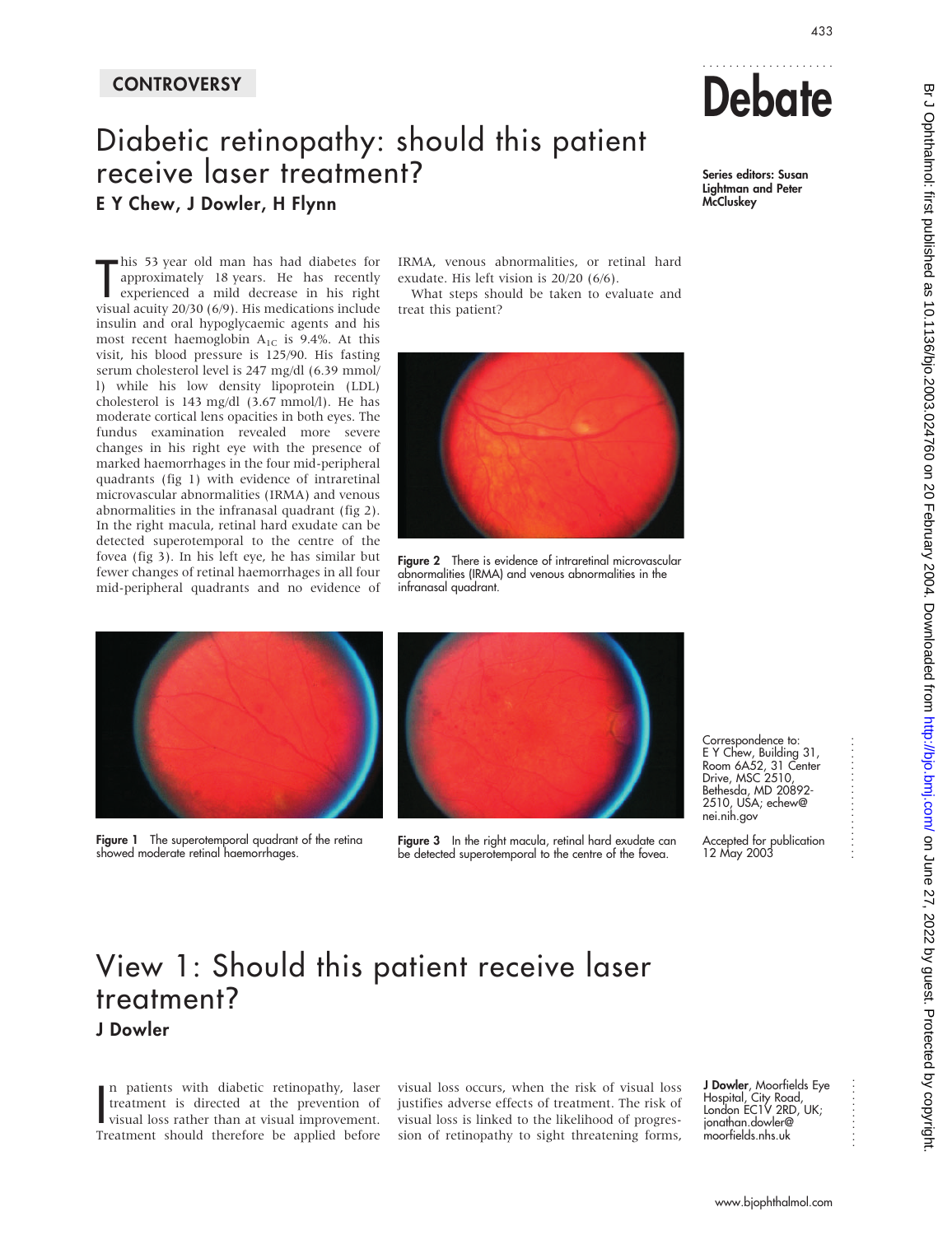# **Debate**

....................

### Box 1 Factors influencing progression of diabetic retinopathy

#### Epidemiological factors (immutable)

Diabetes type, diabetes duration, ethnicity, sex

#### Systemic factors (modifiable)

Glycaemic control, hypertension, serum lipids, renal dysfunction

#### Specific risk factors (timeable)

Pregnancy, cataract surgery, tightened glycaemic control

Ophthalmoscopic signs

which in turn depends on epidemiological factors such as sex, ethnicity, diabetes type, and duration; systemic factors such as hypertension, glycaemic control, and serum lipids; specific risk factors such as pregnancy, cataract surgery, and tightened glycaemic control; and, lastly, ophthalmoscopic signs (box 1).

This patient has type 2 diabetes, and data from the Wisconsin Epidemiological Study of Diabetic Retinopathy (WESDR)<sup>1-2</sup> (table 1) suggest that retinopathy is likely to progress slower than in type 1 disease, especially if insulin therapy is not required. Glycaemic control, on the other hand, is very poor and this is likely to accelerate retinopathy progression. In the UK Prospective Diabetes Study (UKPDS), patients with type 2 diabetes randomised to intensive glycaemic control had retinopathy progression rates 21% lower than the conventional treatment cohort.<sup>3</sup> Mean glycosylated haemoglobin ( $HbA_{1c}$ ) values were respectively 7.0% and 7.9%, much lower than in this case. UKPDS data indicate that the effect of poor glycaemic control is synergistic with that of poor hypertensive control, but fortunately in this patient hypertensive control is good, and there is no biochemical evidence of renal dysfunction, which might compromise hypertensive control in future. In the UKPDS, patients randomised to intensive control of blood pressure ( $\leq 150/85$ ) had a one third reduction in the rate of retinopathy progression compared to conventionally treated patients.4 This patient also has significantly elevated plasma cholesterol levels. Whereas there is no randomised controlled trial demonstrating a beneficial effect on retinopathy with reduction in plasma cholesterol, the ETDRS associated exudate deposition with higher plasma cholesterol values.<sup>5</sup>

In this patient, significant haemorrhage and venous beading are present in four quadrants, and intraretinal microvascular abnormalities

| Table 1 Prevalence of diabetic retinopathy in the<br>Wisconsin Epidemiological study of diabetic<br>retinopathy <sup>12</sup> |                 |                                                   |               |     |  |
|-------------------------------------------------------------------------------------------------------------------------------|-----------------|---------------------------------------------------|---------------|-----|--|
|                                                                                                                               | Any retinopathy |                                                   | Proliferative |     |  |
|                                                                                                                               |                 | $<$ 2 years $>$ 15 years $<$ 4 years $>$ 15 years |               |     |  |
| <b>IDDM</b>                                                                                                                   | 2%              | 95%                                               | 0%            | 26% |  |
| <b>ITD</b>                                                                                                                    | 23%             | 85%                                               | 4%            | 20% |  |
| <b>NIDDM</b>                                                                                                                  | 10%             | 58%                                               | 3%            | 4%  |  |

### Box 2 ''4-2-1'' rule for clinical grading of severity of nonproliferative retinopathy

#### Mild

 $\bullet$  At least one microaneurysm, criteria not met for moderate

#### **Moderate**

• Intraretinal haemorrhages/microaneurysms  $<$  standard photograph 2a, and/or cotton wool spots, venous beading, intraretinal microvascular abnormalities, criteria not met for severe

#### Severe

- $\bullet$  At least one of :
	- intraretinal haemorrhages in four quadrants, one of which  $\ge$  standard photograph 2a
	- venous beading in two quadrants
	- intraretinal microvascular abnormalities  $\ge$  standard photograph 6a in  $\ge$ 1 quadrant
- Criteria not met for very severe

#### Very severe

• At least two of criteria for severe Standard photographs available at: eyephoto. ophth.wisc.edu/ResearchAreas/Diabetes/ DiabStds.htm

(IRMA) in at least one. New vessels, fibrous proliferation, retrohyaloid, and intragel haemorrhage are not apparent. Based on the 4-2-1 rule<sup>6</sup> (box 2), this would be classified as very severe non-proliferative diabetic retinopathy. In the Early Treatment Diabetic Retinopathy Study final retinopathy severity scale, eyes with this level of disease had a 17% probability of developing high risk proliferative retinopathy within a year (table  $2$ ).<sup>7</sup> Exudate approximately one disc diameter temporal to the centre of the macula suggests the possibility of clinically significant macular oedema, albeit eccentric, with little immediate threat to vision.

Table 2 Annual rates of progression to high risk proliferative retinopathy by severity of nonproliferative retinopathy: review schedule giving 4% risk between appointments

| <b>Severity NPDR</b> | % PDR/year | <b>Review</b> |
|----------------------|------------|---------------|
| Mild                 |            | 48 months*    |
| Moderate             |            | 12 months     |
| Severe               | 8          | 6 months      |
| Very severe          | 17         | 3 months      |

\*In our institution, patients with mild NPDR and type 2 diabetes are discharged to annual community review. Patients with type 1 diabetes, who are monocular, or who have other specific risk factors are reviewed annually in the clinic.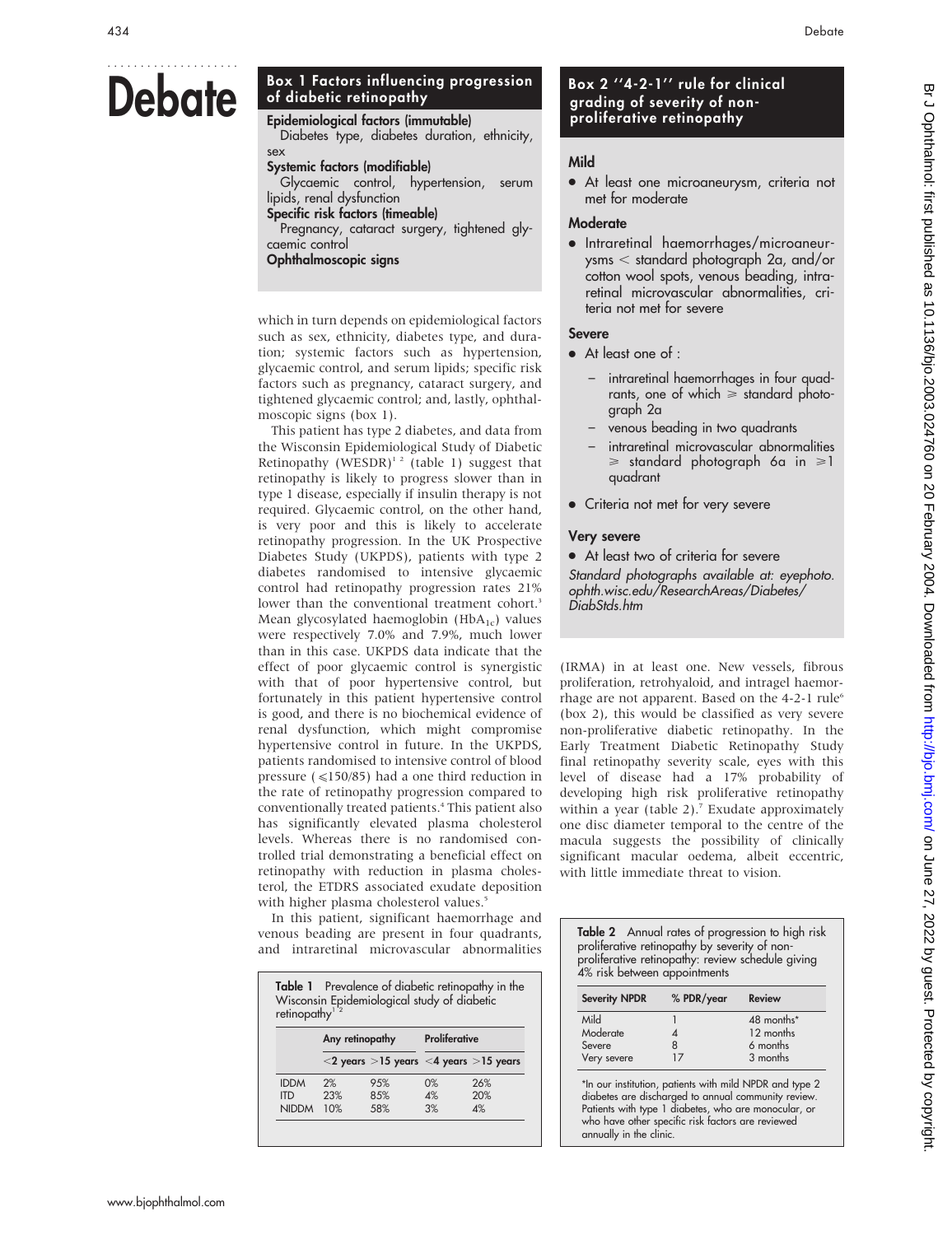This patient has fundus signs consistent with a 17% risk of developing high risk proliferative diabetic retinopathy in a year, possible macular oedema, poor glycaemic control, and elevated serum cholesterol. Improved glycaemic control may be beneficial, though close ophthalmological surveillance during the transition period is desirable. A reduction in serum cholesterol may reduce risks associated with macrovascular disease, even if there is no unequivocal benefit to retinopathy. Careful stereoscopic evaluation of the macula, coupled with fluorescein angiography if indicated, may reveal clinically significant macular oedema, which if present should be treated with macular laser therapy according to ETDRS guidelines. Panretinal laser therapy in the absence of other specific risk factors for retinopathy progression, and in the absence of high risk proliferative disease, confers little potential benefit to offset against side effects such as macular oedema. Provided the patient is a consistent attender, review within 3 months to examine for signs of proliferative disease is appropriate (table 2).

#### **REFERENCES**

- 1 Klein R, Klein BEK, Moss SE, et al. The Wisconsin Epidemiological Study of Diabetic Retinopathy. II. Prevalence and risk of retinopathy when age at diagnosis is less than 30 years. Arch Ophthalmol 1984;102:520–6.
- 2 Klein R, Klein BEK, Moss SE, et al. The Wisconsin Epidemiological Study of Diabetic Retinopathy. III. Prevalence and risk of retinopathy when age at diagnosis is 30 or more years. Arch Ophthalmol 1984;102:527–32.
- 3 UK Prospective Diabetes Study Group. Intensive blood glucose control with sulphonylureas or insulin compared with conventional treatment and risk of complications in patients with type 2 diabetes: UKPDS 33. Lancet 1998;352:837–53.
- 4 UK Prospective Diabetes Study Group. Tight blood pressure control and the risk of macrovascular and microvascular complications in type 2 diabetes: UKPDS 38. BMJ 1998;318:703–13.
- 5 Chew EY, Klein ML, Ferris FL 3rd, et al. ssociation of elevated serum lipid levels with retinal hard exudates in diabetic retinopathy. Early Treatment Diabetic Retinopathy Study Report 22. Arch Ophthalmol 1996;114:1079–84.
- 6 American Academy of Ophthalmology. Preferred practice patterns. San Francisco: AAO, 1999.
- 7 Early Treatment Diabetic Retinopathy Study Research Group. Fundus photographic risk factors for progression of diabetic retinopathy. Ophthalmology 1991;98:823–33.

## View 2: Should this patient receive laser treatment? H W Flynn Jr

would agree with Mr Dowler's assessment of<br>this patient with type 2 diabetes and very<br>severe non-proliferative diabetic retinopathy in<br>his right our Although the may be would agree with Mr Dowler's assessment of this patient with type 2 diabetes and very his right eye. Although the macular oedema is difficult to detect in non-stereoscopic fundus photographs of the macula, the presence of retinal hard exudates strongly suggests the presence of macular oedema. It is possible that this patient may have clinically significant macular oedema, although the retinal hard exudate is located a distance from the centre of fovea. His decreased visual acuity would also suggest the involvement of the fovea, either with macular oedema or possibly foveal ischaemia. It would be prudent to conduct a detailed funduscopy with biomicroscopy to view the macula stereoscopically and to perform a fluorescein angiogram. Optical coherence tomography (OCT) of the macula may be helpful. His systemic risk factors include the poor glycaemic control and dyslipidaemia. The management of this patient with diabetic retinopathy consists of both medical treatment of the systemic conditions and local laser therapy for the ocular disease.

Because of the probability of macular oedema, fluorescein angiography is usually performed. Treatment with laser photocoagulation, using the focal and grid techniques advocated in the Early Treatment Diabetic Retinopathy Study (ETDRS), is recommended if clinically significant macular oedema is present. Treatment

should be accomplished in a timely manner as this eye has very severe non-proliferative diabetic retinopathy. The risks, as Dowler has nicely pointed out, of developing proliferative and possibly high risk proliferative retinopathy, are high in such eyes. Scatter (panretinal) photocoagulation given to eyes without prior focal treatment for macular oedema may cause increased macular oedema and visual acuity decrease that may be difficult to recover. If focal areas of fluorescein leakage can be identified, it would be ideal to treat with focal laser photocoagulation first. When the retinal thickening has responded to the focal treatment with nearly complete resolution, scatter photocoagulation should be considered because he has type 2 diabetes. In addition, his left eye has signs of severe non-proliferative retinopathy, which is a stage that may have increased risk of developing proliferative diabetic retinopathy within the year. I would favour treating his right eye which has the more severe level of diabetic retinopathy at least with early scatter photocoagulation. Assuming a favourable response to treatment of the right eye, I would also consider scatter treatment in his fellow eye. I usually do not wait for high risk proliferative retinopathy to develop. Often, a vitreous haemorrhage may be the presenting sign of such disease, making it much more difficult to apply in the scatter laser. Patients with type 2 diabetes in the ETDRS

. H W Flynn Jr, Bascom Palmer Eye Institute, 900 NW 17th Street, Miami, FL 33136, USA; hflynn@ med.miami.edu

. . . . . . . . . . .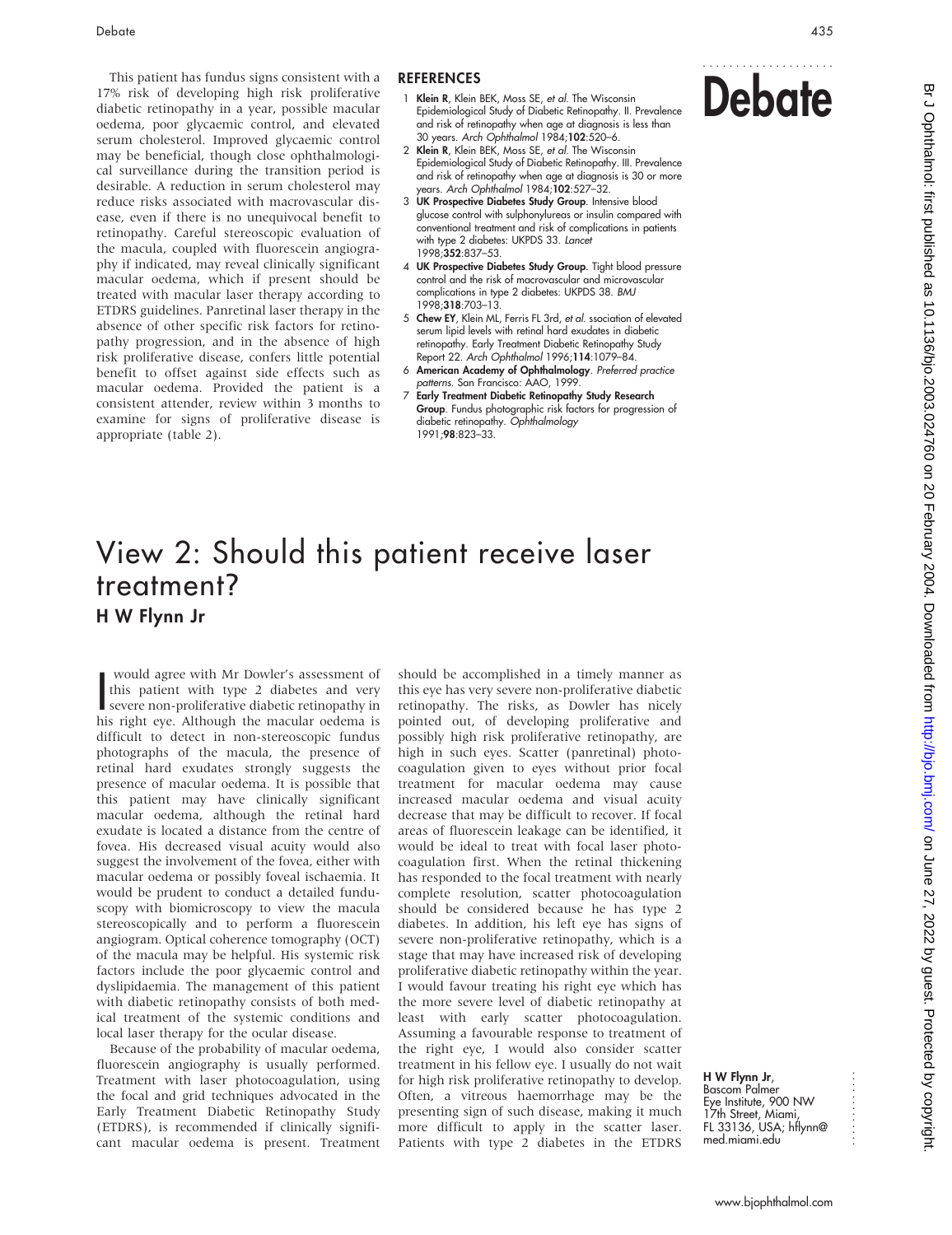## **Debate**

....................

clearly had a 50% reduction in severe vision loss when early scatter photocoagulation was given at the severe non-proliferative diabetic retinopathy stage.

## **Overview** E Chew

This patient has both medical and ocular<br>conditions that need to be addressed. It is<br>important to emphasise the need to improve<br>his glycaemic control. This information should be his patient has both medical and ocular conditions that need to be addressed. It is important to emphasise the need to improve communicated to his primary care physician to initiate tighter control of his glycaemia. In the UK Prospective Diabetes Study (UKPDS), the largest and longest randomised study of intensive  $v$  conventional glucose control in patients with type 2 diabetes, there was a 25% reduction in the risk of the ''any diabetes related microvascular end point,'' including the need for retinal photocoagulation in the intensive treatment group compared with the conventional treatment group.<sup>1</sup> After 6 years of follow up, a smaller proportion of patients in the intensive treatment group than in the conventional group had a two step progression (worsening) in diabetic retinopathy ( $p<0.01$ ). Epidemiological analysis of the UKPDS data showed a continuous relation between the risk of microvascular complications and glycaemia, such that for every percentage point decrease in  $HbA_{1c}$  (for example, 9% to 8%), there was a 35% reduction in the risk of microvascular complications.

Although the data from the Diabetes Control and Complications Trial (DCCT) are from patients with type 1 diabetes, the results showed the importance as well as the persistent effects of glucose control in preventing the progression of the severity of diabetic retinopathy and the development of macular oedema.<sup>2</sup> Following the completion of the controlled clinical trial of glycaemic control, the DCCT study was then extended as a follow up study, the Epidemiologic Study of Diabetes Intervention and Complications (EDIC).<sup>3 4</sup> Patients enrolled into both arms of the study were informed of the beneficial results of tight glycaemic control and the patients in the conventional treatment group were offered intensive therapy. The care of all the patients was then transferred to their own physicians. At 4 years and again at 6 years of follow up, the difference of the  $HbA_{1c}$ values narrowed. The proportion of patients who had worsening of retinopathy, including proliferative diabetic retinopathy, macular oedema, and the need for laser therapy, was still statistically significantly reduced in the intensive treatment group compared with the conventional treatment group. It appears that a period of good glycaemic control results in the decrease in the progression of both diabetic retinopathy and nephropathy, despite increasing hyperglycaemia.

The blood pressure in this patient, fortunately, is good. It is important to note that a controlled clinical trial of blood pressure lowering in the

UKPDS patients with hypertension also showed a clinically important effect on the progression of retinopathy and the development of moderate vision loss.

Although clinical trials are crucial in assessing the effects of treatments, secondary analyses of risk factors such as elevated serum cholesterol levels provide important information. In the ETDRS, the observational data showed that the risk of developing retinal hard exudate and the severity of retinal hard exudate were associated with elevated serum cholesterol levels.<sup>6</sup> The risk of moderate vision loss at 5 years (decrease of three or more lines of vision compared to the baseline vision on the logarithmic visual acuity chart) was also doubled with elevated serum cholesterol levels. Although these are observational data, the results are compelling for recommending the reduction of elevated serum cholesterol levels in such patients. Furthermore, a similar association of increasing retinal hard exudate with elevated serum cholesterol levels was found in the Wisconsin Epidemiologic Study of Diabetic Retinopathy (WESDR), a population based study.<sup>7</sup> This patient should be treated medically to reduce these elevated levels of cholesterol. Patients with diabetes have a threefold to fourfold increased risk of cardiovascular disease and one of the major associated risk factor is elevated level of serum cholesterol. This indication alone may be sufficient to recommend the treatment of elevated serum cholesterol levels but the risk of potential losing vision may motivate such patients to be compliant with their medical treatment.

In addition to the intensive medical treatment, it would be reasonable to recommend that this patient be considered for focal laser photocoagulation for diabetic macular oedema, which may be present, to be followed by scatter (panretinal) photocoagulation. This patient with type 2 diabetes has the ocular features of very severe non-proliferative diabetic retinopathy, as defined by the so called ''4-2-1 rule'' which is dependent on the following ocular features found in the four peripheral quadrants, as indicated by Dowler. In 1 year, 50% of these patients will develop any proliferative disease and 17% will develop high risk proliferative retinopathy.8 The main ETDRS data showed that early laser photocoagulation results in a statistically significant benefit of early photocoagulation in preventing severe vision loss. Other secondary analyses in the ETDRS also suggest that there is an interaction of diabetes type with scatter photocoagulation. It appears that the risk of severe vision loss can be reduced by 50% if early scatter photocoagulation is administered in

E Y Chew, Lead clinician,

Building 31, Room 6A52, 31 Center Drive, MSC 2510, Bethesda, MD 20892- 2510, USA; echew@ . nei.nih.gov .

. . . . . . . . . . . . .